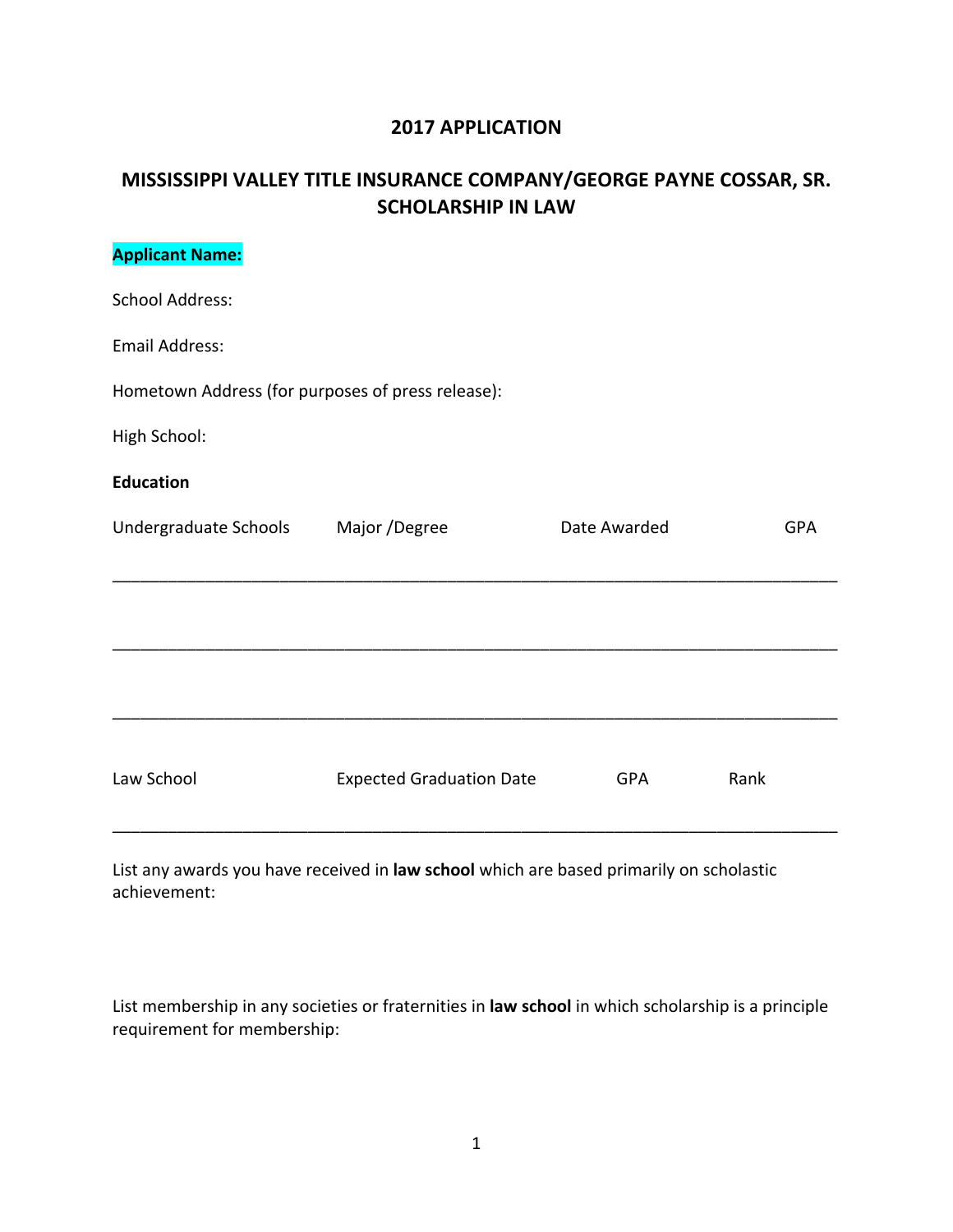List any other scholastic honors and awards in **law school**:

List honors and extracurricular activities in **undergraduate school**:

Were you a member of a society, fraternity or sorority? If so, which one?

Please indicate whether you have participated in any of the following activities or organizations:

- 1. Student Government
- 2. Law Student Division of ABA or Mississippi Association for Justice (former MTLA)
- 3. Mississippi Law Journal
- 4. Moot Court Board
- 5. Appellate Advocacy Competition
- 6. Specialized Legal Societies (i.e., International Law, Space Law, Public Interest)
- 7. Legal Fraternity
- 8. Honor Council
- 9. Other

## **Employment Background**

Please list dates of employment, job title or description and employer. [You may submit a resume in lieu of filling out this section]